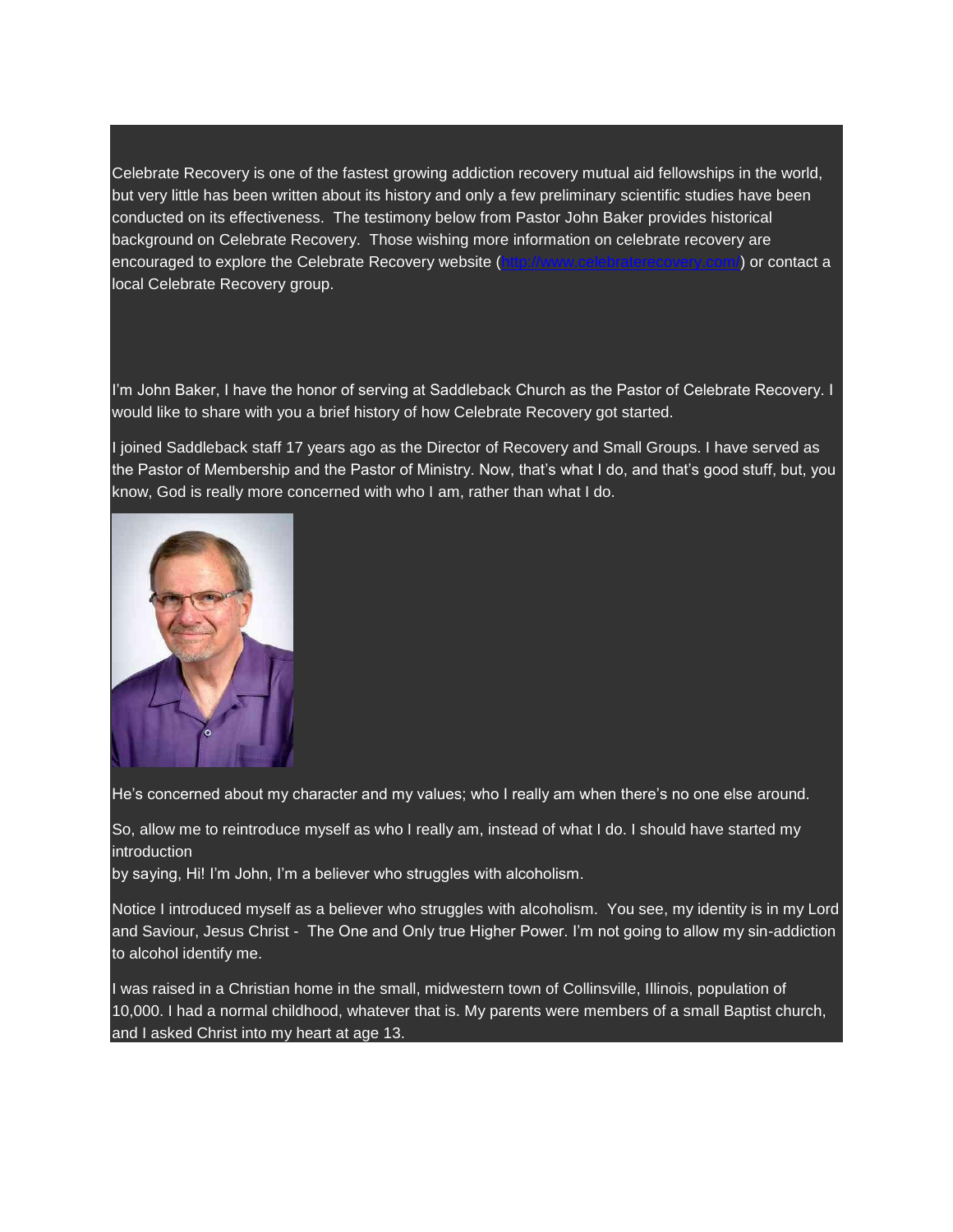In High School I was the Class President, I lettered in basketball, baseball and track. I felt compelled into ministry at age 16 so I applied to several Christian Universities. Up to this point, everything sounds fine. In fact, it almost sounds boring.

But you see, there was this problem. I had to be the best in everything I did.

Because deep down inside I never felt good enough for my parents, my teammates, my girlfriends or anyone. So if I wasn't good enough for them, how could I ever be good enough to serve God? I must have missed the Sunday sermons on Jesus' unconditional love and freely given grace. I was a walking and talking paradox: A combination of the lowest possible self-esteem, which I tried to cover up with the worlds largest ego.

Believe me, that's not a very comfortable feeling inside. The best way I can describe the feeling is a pain, a burning emptiness, a hole, right in my soul. I wrestled with God's call and judged myself "unworthy" to enter the ministry.

After High School I went to the University of Missouri. When I packed for my Freshman year I took my non-existent self-esteem with me. I joined a fraternity and soon discovered the solution, or at least, what I believed to be the solution for my life's hurts – alcohol. From the first drink it worked. I fit in! For the first time in my life I felt like I belonged. It wasn't long and I was majoring in Business Administration and minoring in Partying.

I met my wife Cheryl at a fraternity-sorority football game, and despite lots of warning signs she agreed to marry me in my Senior year. We didn't want to wait because the Viet Nam war was in full swing and we knew after college that I'd be called into the service. Little did Cheryl know what the next 19 years would have in store for her. After graduation I joined the Air Force and was chosen to be a pilot.

I attended Officers Training School and in 90 days I learned to act like an Officer and drink like a gentleman. I continued to abuse alcohol and considered it as a cure for my pain – certainly not a sin. In the service I quickly found the use for 100% oxygen – to cure my morning hangovers!

The war ended and I was assigned to a reserve unit. After the service I joined Scott Paper Company, got my MBA degree at night school and God gave us our first child, a daughter, Laura. Two years later we were blessed with our son, Johnny. I'm going to brag here, on June 18, 2004 our son Johnny and his wife Jeni had our granddaughter Maggie! It gets even better, on March 26, 2006 Chloe our second granddaughter was born.

I was promoted 8 times in the first 11 years of my business career. I was the Vice President of Sales and Marketing for two very large consumer food manufacturers. I had reached all my life's career goals by the time I was 30! I remember here the words of a song, "Is that all there is?"

With all of the business success came several relocations. Attending church became less and less important to me as my drinking increased. I was also becoming uncomfortable with my lifestyle, business practices and priorities. I was making unhealthy choices that were hurting the people I loved.

I had to face a major decision, you know, conviction is really uncomfortable!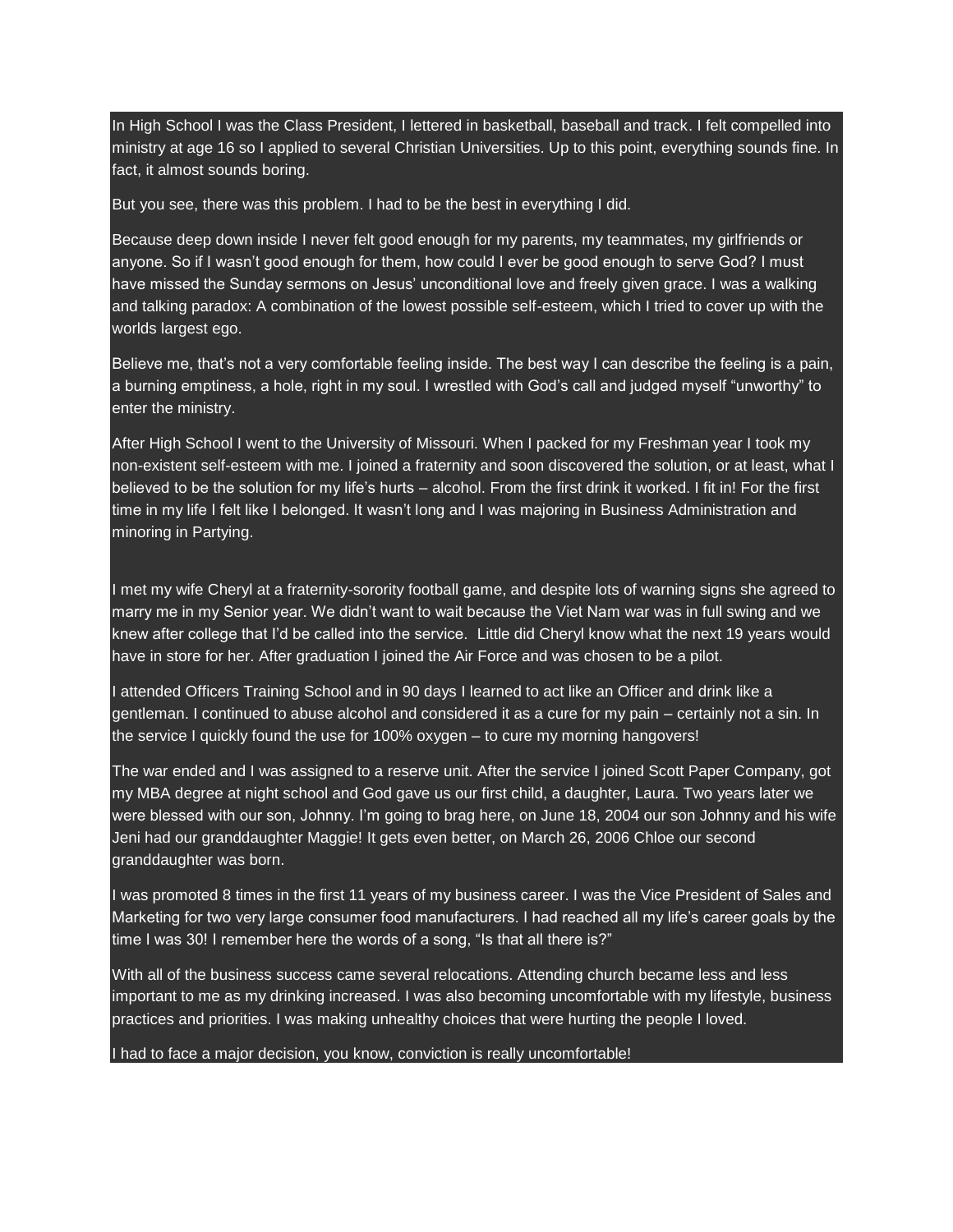I had a choice here, do it my way – continue drinking and living by the world's standards; or surrender and repent and do it God's way. I wish I could say that I saw the light and chose God's way, but the truth is, I chose my way. My drinking increased and I turned my back completely on God.

Proverbs 14:12 (TLB) says, "Before every man there lies a wide and pleasant road that seems right but ends in death."

I was on that road. I was known as a functioning alcoholic. I knew I had a problem, but, I never lost a job, never got arrested for drunk driving. Up to this point, my secret was still safe. Cheryl was in denial, or so I thought. In fact, she later told me she just couldn't think of me as an "alcoholic" until she noticed my new breakfast drink, beer. One evening, just because I refused to go out for pie with friends, in anger, Cheryl asked me to go to counseling with her or leave.

Much to her surprise, I left, and our 13 month separation began. What I had considered the solution for my life's problems – alcohol, became the problem of my life! And finally my drinking cost me all purpose and reason for living. I was dying physically, emotionally, mentally, and most importantly, spiritually. My life was out of control. On my own I didn't have the power to stop drinking.

It was an October morning, I was in Salt Lake City on a business trip. I woke up and I knew that I couldn't take another drink, but I also knew that I couldn't live without one! I had finally hit my bottom. I made it back to Orange County and went to my first AA meeting. I started going to AA meetings daily, I went to over 90 meetings in 90 days.

I didn't know it at the time but I was at Principle One where I was able to:

## Realize I'm not God. I admit that I am powerless to control my tendency to do the wrong thing and *that my life is unmanageable.*

Now, this is where it gets really interesting. Cheryl and the kids had begun attending a church that met in a gym, a church called Saddleback. One Saturday night I was visiting the kids and they asked me to go to church with them on Sunday morning. Much to their surprise I said yes. I hadn't been to church in 5 years! That Sunday morning I heard the music and Pastor Rick Warren's message and I knew I was home. That was when I knew I was ready for Principle Two.

## Earnestly believe that God exists, that I matter to Him, and that He has the power to help me *recover.*

Cheryl and I began in earnest to work on our issues that had torn our marriage apart, and 5 months later God opened our hearts and we renewed our marriage vows. This past October we celebrated our 38th wedding anniversary. Praise God!! I was also able to complete the third Principle:

## *Consciously choose to commit all my life and will to Christ's care and control.*

You see, as a teenager I committed my life to Christ but I had never given all my will to Christ's care and control. At church, I joined a men's small group, but in my small group I really couldn't find anyone there that I could openly share my recovery from my sin-addiction to alcohol. When I started to share about my struggle with alcohol they just didn't want to go that deep. They would say, "How about those Dodgers?" When I went to AA meetings I was mocked when I shared about my Higher Power, the one and only true Higher Power, Jesus Christ.